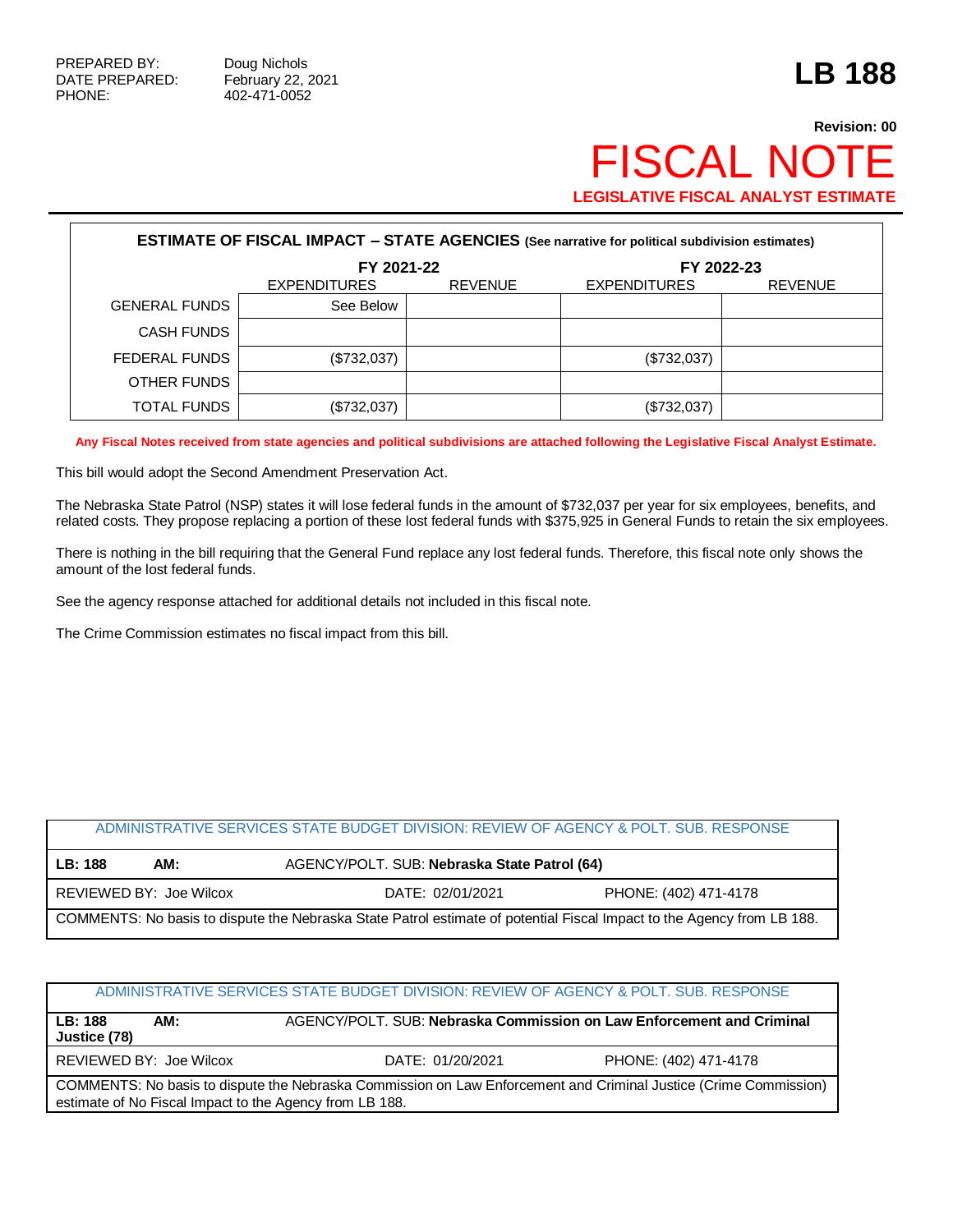**Please complete ALL (5) blanks in the first three lines. 2021**

| LB <sup>(1)</sup><br>188                        |  |                                 |                     |                                                                   |                     |            | <b>FISCAL NOTE</b> |
|-------------------------------------------------|--|---------------------------------|---------------------|-------------------------------------------------------------------|---------------------|------------|--------------------|
| State Agency OR Political Subdivision Name: (2) |  |                                 |                     | Nebraska State Patrol                                             |                     |            |                    |
| Prepared by: (3)<br>Carol Aversman              |  | 1/28/2021<br>Date Prepared: (4) |                     | Phone: (5)                                                        |                     |            |                    |
|                                                 |  |                                 |                     | <b>ESTIMATE PROVIDED BY STATE AGENCY OR POLITICAL SUBDIVISION</b> |                     |            |                    |
|                                                 |  |                                 |                     | FY 2021-22                                                        |                     | FY 2022-23 |                    |
|                                                 |  |                                 | <b>EXPENDITURES</b> | <b>REVENUE</b>                                                    | <b>EXPENDITURES</b> |            | <b>REVENUE</b>     |
| <b>GENERAL FUNDS</b>                            |  |                                 | \$375,925           |                                                                   | \$375,925           |            |                    |
| <b>CASH FUNDS</b>                               |  |                                 |                     |                                                                   |                     |            |                    |
| <b>FEDERAL FUNDS</b>                            |  |                                 | (\$732,037)         | (\$732,037)                                                       | (\$732,037)         |            | (\$732,037)        |
| <b>OTHER FUNDS</b>                              |  |                                 |                     |                                                                   |                     |            |                    |
| <b>TOTAL FUNDS</b>                              |  |                                 | (\$356,112)         | (\$732,037)                                                       | (\$356,112)         |            | (\$732,037)        |

**Explanation of Estimate:**

**LB 188 requires that no agency or political subdivision of this state or employee of an agency or political subdivision of the state acting in such employee's official capacity shall knowingly and willingly participate in any way in the enforcement of any federal act, law, order, rule, or regulation regarding a firearm, a firearm accessory, or ammunition if the act, law, order, rule, or regulation does not exist under the laws of the state.** 

**The passing of this bill would result in the loss of federal funding to the Agency due to federal mandates and grant requirements the Agency would be unable to comply with as a result of the passing of this legislation. The continued implementation of the Gun Control Act of 1968, the Fix NICS Act of 2018, and associated federal NICS Act Record Improvement Program (NARIP) grant funding would become criminalized to continue. This in-turn would jeopardize public safety as federal firearms prohibitors would not be properly entered into the appropriate databases to ensure firearms do not end up in the possession of individuals who are not legally entitled to possess such weapons. The loss of federal NARIP funding, and resulting loss of FTEs, would considerably slow the Agency's issuance of concealed handgun permits well below the time period permitted by state statute for issuance of such permits. The resulting loss of FTEs funded by NARIP sources would unquestionably raise the chances of firearms ending up in the hands of felons, the mentally ill, perpetrators of domestic violence, or those prohibited by protection orders from possessing such firearms. Accordingly, the fiscal note shows a shift in the FTE's from Federal Funds to General Funds so that these employees may be retained.**

**The award for the federal NARIP grant totals \$732,037. A reduction in federal funds gross revenues would result from the loss of this grant award. The budget for the NARIP grant award consists of the following supported expenditures:**

**(1) The funding of 6 FTEs, plus 250 hours of overtime – Salaries totaling \$279,239, and benefits totaling \$96,686;**

**(2) Travel for Training Purposes - \$8,551;**

**(3) Subawards (maintenance for the Protection Order Portal and related costs) - \$74,314;**

**(4) Procurement Contracts (maintenance costs for the Misdemeanor Crime of Domestic Violence & Felony** 

**Automated Reporting Projects and the upgrade of the mental health reporting system - \$207,828;**

**(5) Other (MiFi Hotspot fees for training presentation purposes) - \$1,080;**

**(6) Indirect Costs (administrative overhead) - \$64,339.**

**The NARIP grant currently funds 6 FTEs. Accordingly, the Agency would require additional General Funds in order to fund 6 FTEs needed to comply with statutory mandates.** 

**It is important to note that the federal funds from this award are not a part of the Agency's regular annual budget appropriations. The funds are administratively added to the Agency's appropriations by the State Budget Office at the time the award is received, as provided for in the biennial budget bills (for example, LB 294, Section 257).**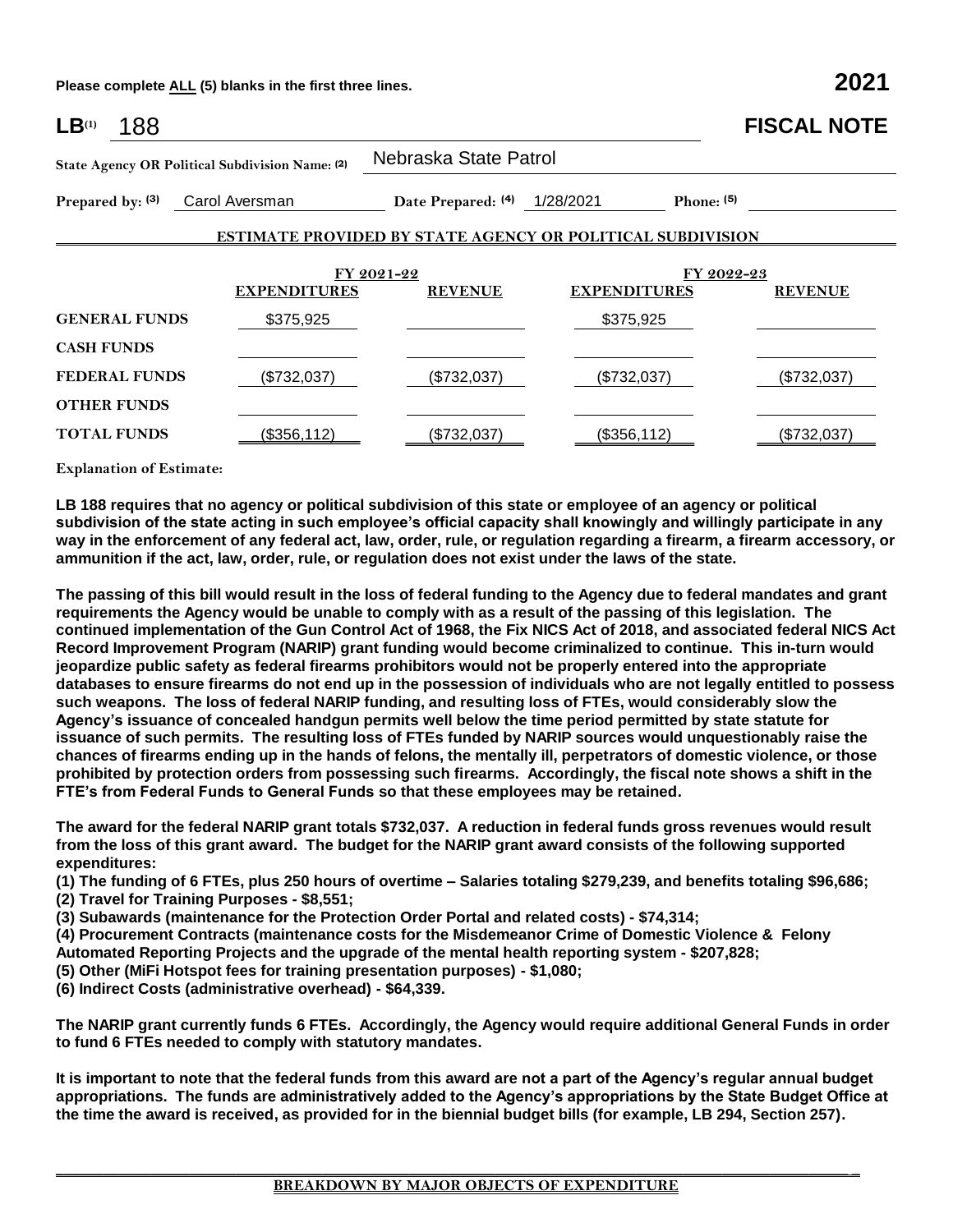| <b>Personal Services:</b> |                            |       |                     |                     |  |
|---------------------------|----------------------------|-------|---------------------|---------------------|--|
|                           | <b>NUMBER OF POSITIONS</b> |       | 2021-22             | 2022-23             |  |
| POSITION TITLE            | $21 - 22$                  | 22-23 | <b>EXPENDITURES</b> | <b>EXPENDITURES</b> |  |
| Staff Assistant I         |                            |       | \$65,106            | \$65,106            |  |
| <b>NICS Crime Analyst</b> |                            |       | \$48,966            | \$48,966            |  |
| <b>DSV Crime Analyst</b>  |                            |       | \$105,668           | \$105,668           |  |
| NICS Program Manager      |                            |       | \$59,499            | \$59,499            |  |
| <b>Benefits</b>           |                            |       | \$96,686            | \$96,686            |  |
|                           |                            |       |                     |                     |  |
|                           |                            |       |                     |                     |  |
|                           |                            |       |                     |                     |  |
| Aid.                      |                            |       |                     |                     |  |
|                           |                            |       |                     |                     |  |
|                           |                            |       | \$375.925           | \$375,925           |  |